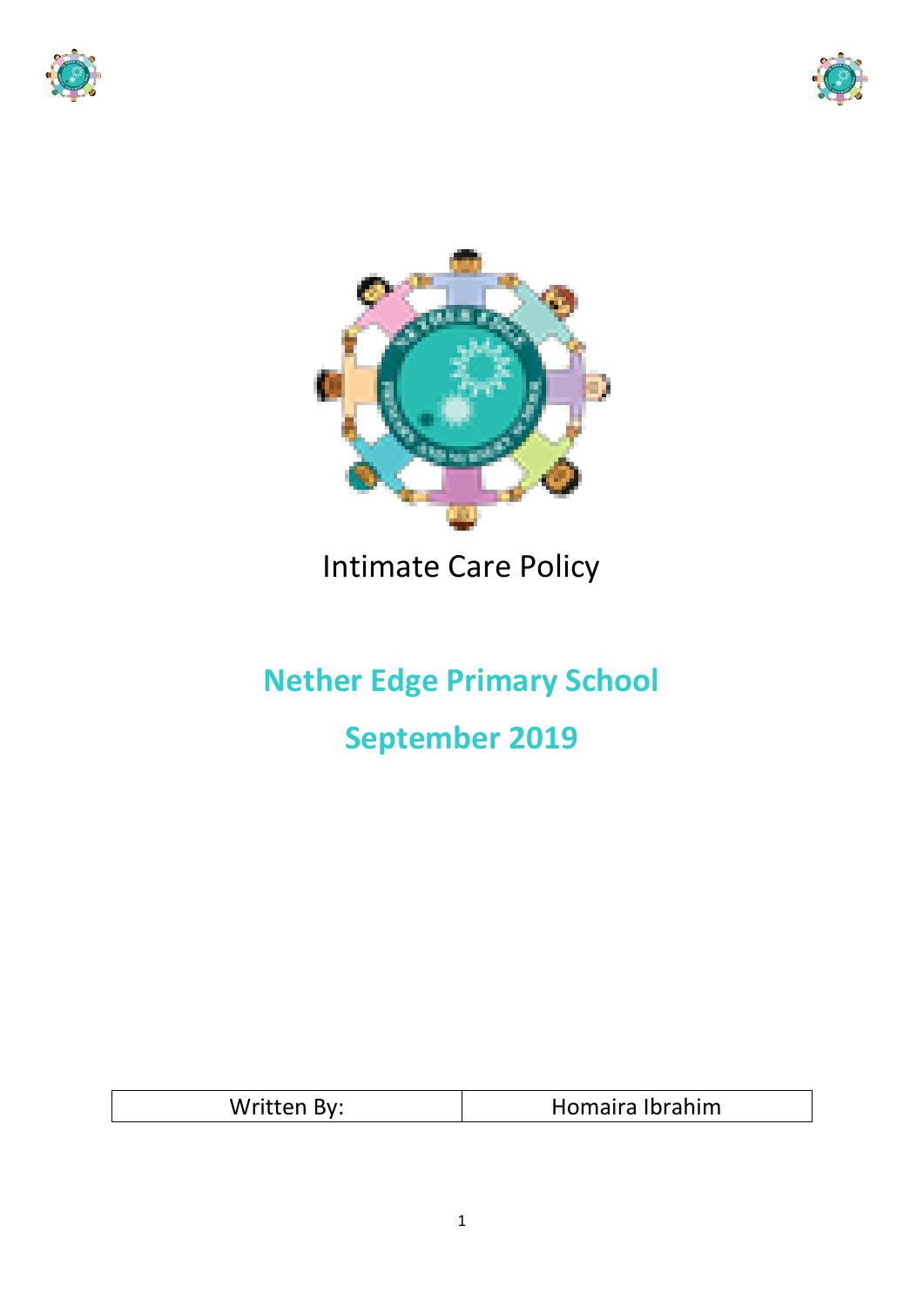



#### **Intimate Care Policy**

The pastoral care of our children is central to the aims, ethos and teaching programmes in Nether Edge Primary School and we are committed to developing positive and caring attitudes in our children. The Intimate Care Policy and Guidelines Regarding Children have been developed to safeguard children and staff. They apply to everyone involved in the intimate care of children. It is our intention to develop independence in each child, however there will be occasions when help is required. The principles and procedures apply to everyone involved in the intimate care of children. This policy is in line with multi-agency guidance as found in the Area Child Protection Committees' (ACPC) Regional Policy and Procedures (2005).

'Intimate care may be defined as an activity required to meet the personal care needs of each individual child in partnership with the parent, carer and the child.' (9.26, ACPC Regional Policy and Procedures). In school, this may occur on a regular basis or during a one-off incident.

Nether Edge Primary School is committed to ensuring that all staff responsible for the intimate care of children will undertake their duties in a professional manner at all times. We recognise that there is a need to treat all our children with respect when intimate care is given. No child should be attended to in a way that causes distress or pain and adults and staff must be sensitive to each child's individual needs.

Intimate care is any care, which involves one of the following:

- 1. Assisting a child to change his/her clothes
- 2. Changing or washing a child who has soiled him / herself
- 3. Assisting with toileting issues
- 4. Supervising a child involved in intimate self-care
- 5. Providing first aid assistance
- 6. Providing comfort to an upset or distressed child
- 7. Feeding a child
- 8. Providing oral care to a child

9. Assisting a child who requires a specific medical procedure and who is not able to carry this out unaided. \*

\* In the case of a specific procedure only a person suitably trained and assessed as competent should undertake the procedure, (e.g. the administration of rectal diazepam.) Parents have the responsibility to advise the school of any known intimate care needs relating to their child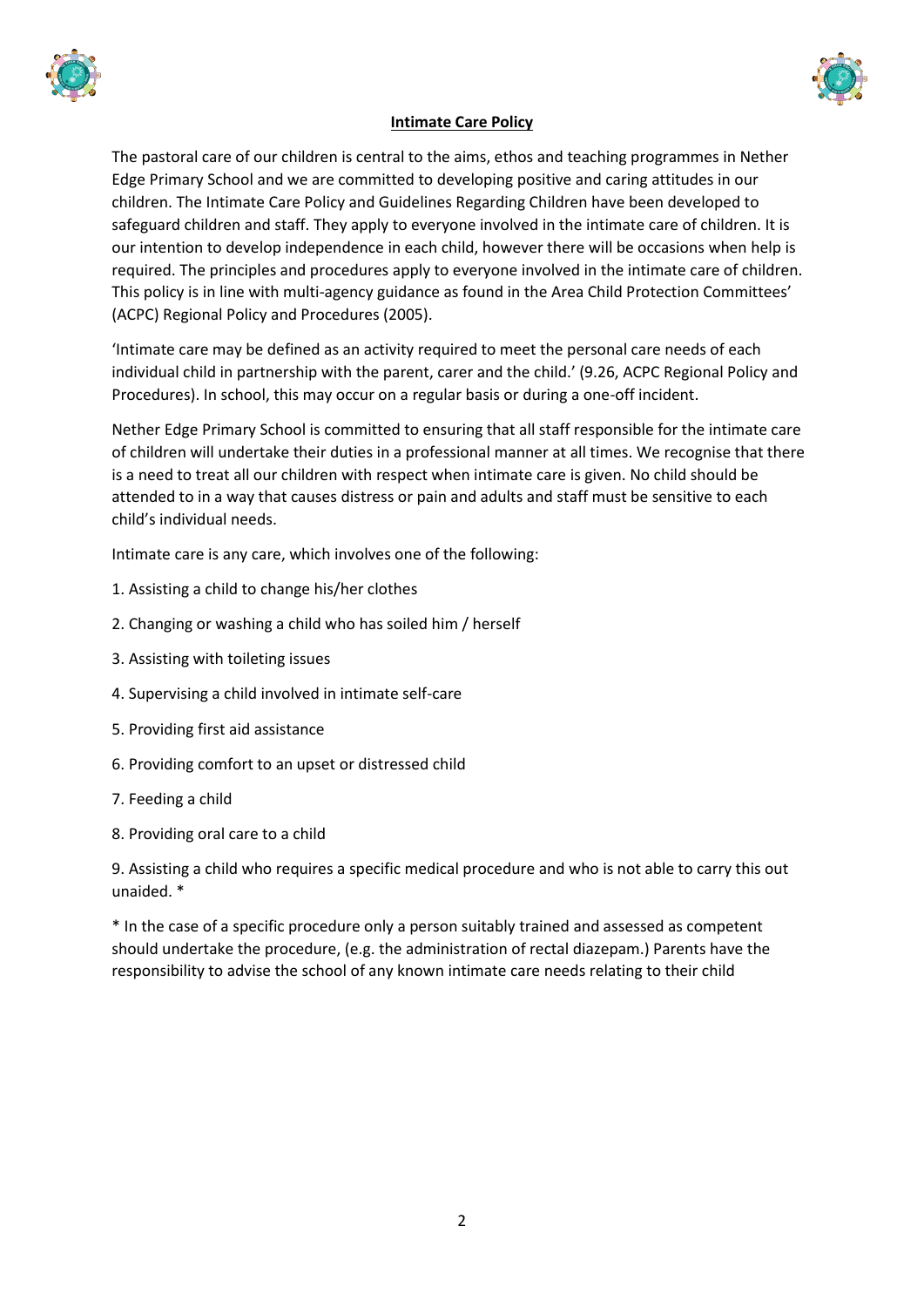



#### **Principles of Intimate Care**

The following are the fundamental principles of intimate care upon which our policy guidelines are based:

- Every child has a right to be safe;
- Every child has the right to personal privacy;
- Every child has the right to be valued as an individual;
- Every child has the right to be treated with dignity and respect;
- All children have the right to be involved and consulted in their own intimate care to the best of their abilities;
- All children have the right to express their views on their own intimate care and to have their views taken into account; and
- Every child has the right to have levels of intimate care that are appropriate and consistent.

#### **Assisting a child to change his / her clothes**

This is more common in our Foundation Stage. On occasions an individual child may require some assistance with changing if, for example, he / she has an accident at the toilet, gets wet outside, or has vomit on his / her clothes etc.

Staff will always encourage children to attempt undressing and dressing unaided. However, if assistance is required this will be given.

Staff will always ensure that they have a colleague in attendance when supporting dressing/undressing and will always give the child the opportunity to change in private, unless the child is in such distress that it is not possible to do so. If staff are concerned in any way parents will be sent for and asked to assist their child and informed if the child becomes distressed.

#### **Changing a child who has soiled him/herself**

If a child soils him/herself in school a professional judgement has to be made whether it is appropriate to change the child in school, or request the parent/carer to collect the child for changing. In either circumstance, the child's needs are paramount and he/she should be comforted and reassured throughout. The following guidelines outline our procedures but we will also seek to make age-appropriate responses.

- The child will be given the opportunity to change his / her underwear in private and carry out this process themselves.
- School will have a supply of wipes, clean underwear and spare uniform for this purpose. (A supply of clean underwear and spare uniforms are available in school).
- If a child is not able to complete this task unaided, school staff will attempt to contact the emergency contact to inform them of the situation.
- If the emergency contact is able to come to school within an appropriate period, the child will be accompanied and supported by a staff member until they arrive. This avoids any further distress and preserves dignity.
- If the emergency contact cannot attend, school will seek verbal permission for staff to change the child. If none of the contacts can be reached the Head teacher or SENCo is to be consulted and the decision taken on the basis of loco-parentis and our duty of care to meet the needs of the child.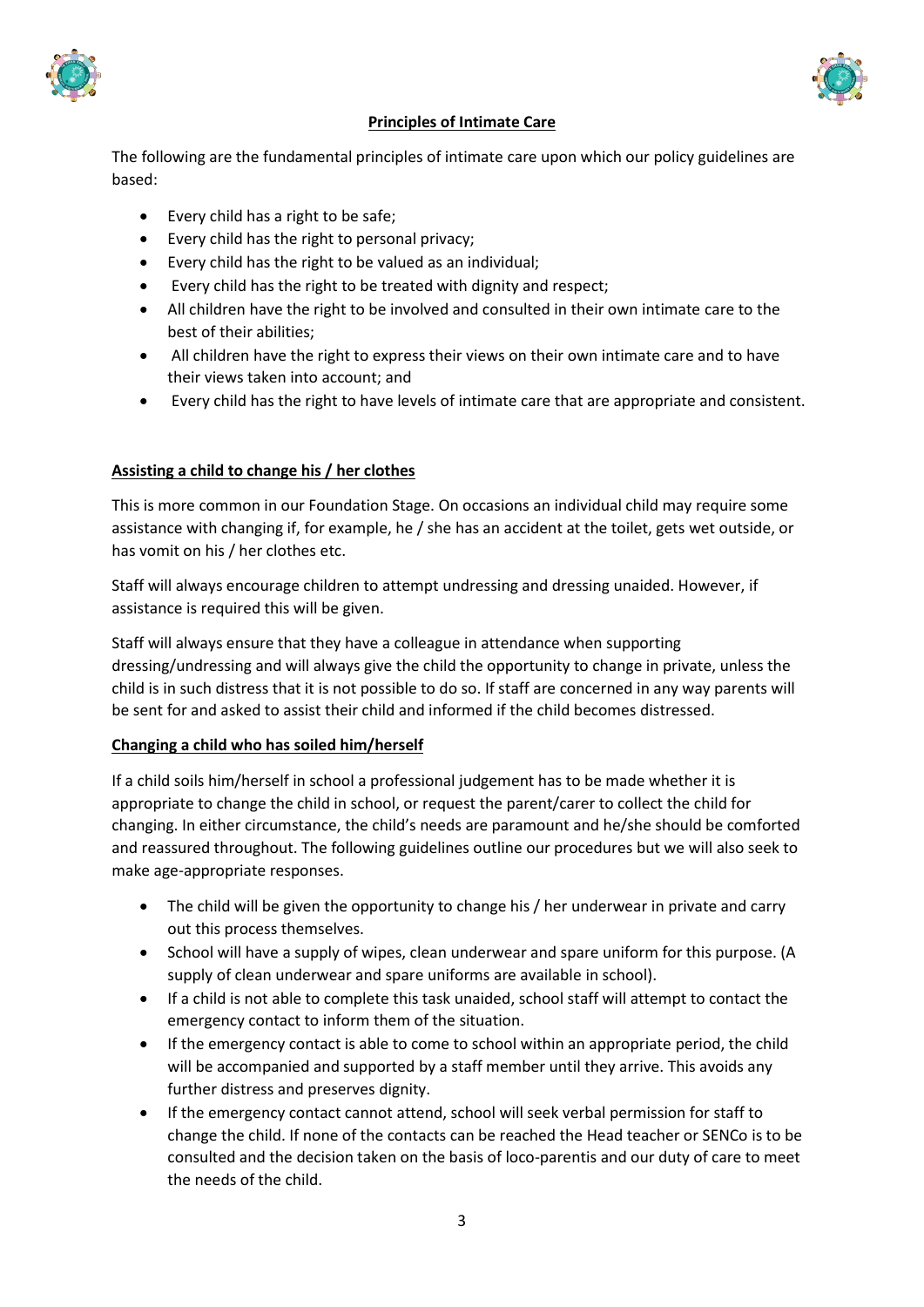



The member of Staff who has assisted a pupil with intimate care will complete

#### **Child Protection/Safeguarding Guidelines**

Ensure that the action you are taking is necessary. Get verbal agreement to proceed –

CARE – CONCERN – COMMUNICATE.

#### **Pastoral Care Procedures**

- Ensure the child is happy with who is changing him / her.
- Be responsive to any distress shown.

#### **Basic hygiene routines**

- Always wear protective disposable gloves.
- Seal any soiled clothing in a plastic bag for return to parents.

In the case of Foundation Stage children, in order to avoid any unnecessary distress, a member of staff may assist the child, with a colleague in attendance, unless a parent has requested otherwise or if the child is reluctant. Parents will be contacted as soon as it is practical to do so.

#### **Providing comfort or support to a child:**

There are situations and circumstances where children seek physical comfort from staff (particularly children in Early Years). Where this happens, staff need to be aware that any physical contact must be kept to a minimum. When comforting a child or giving reassurance, staff must ensure that at no time can the act be considered intimate. If physical contact is deemed to be appropriate, staff must provide care which is professionally appropriate to the age and context.

If a child touches a member of staff in a way that makes him/her feel uncomfortable this can be gently but firmly discouraged in a way which communicates that the touch, rather than the child, is unacceptable. If a child touches a member of staff, as noted above, this should be discussed, in confidence with the Designated Teacher for Child Protection.

#### **Assisting a child who requires a specific medical procedure and who is not able to carry this out unaided.**

Our Administration of Medications Policy outlines arrangements for the management of the majority of medications in school.

Parental permission must be given before any medication is dispensed in school.

A small number of children will have significant medical needs and in addition to the arrangements included in our Administration of Medications Policy will have an Individual 'Care Plan'. If required, school staff will receive appropriate training.

#### **Swimming**

Our Year 4 classes participate in a swimming programme at Heeley Swimming Baths. Children are entitled to respect and privacy when changing their clothes however, there must be the required level of supervision to safeguard young people with regard to health and safety considerations and to ensure that bullying, teasing or other unacceptable behaviour does not occur.

Heeley Swimming Baths is organised on a cubicle changing basis. This supports effective and discrete supervision and privacy for our children when changing. Where a child needs additional support for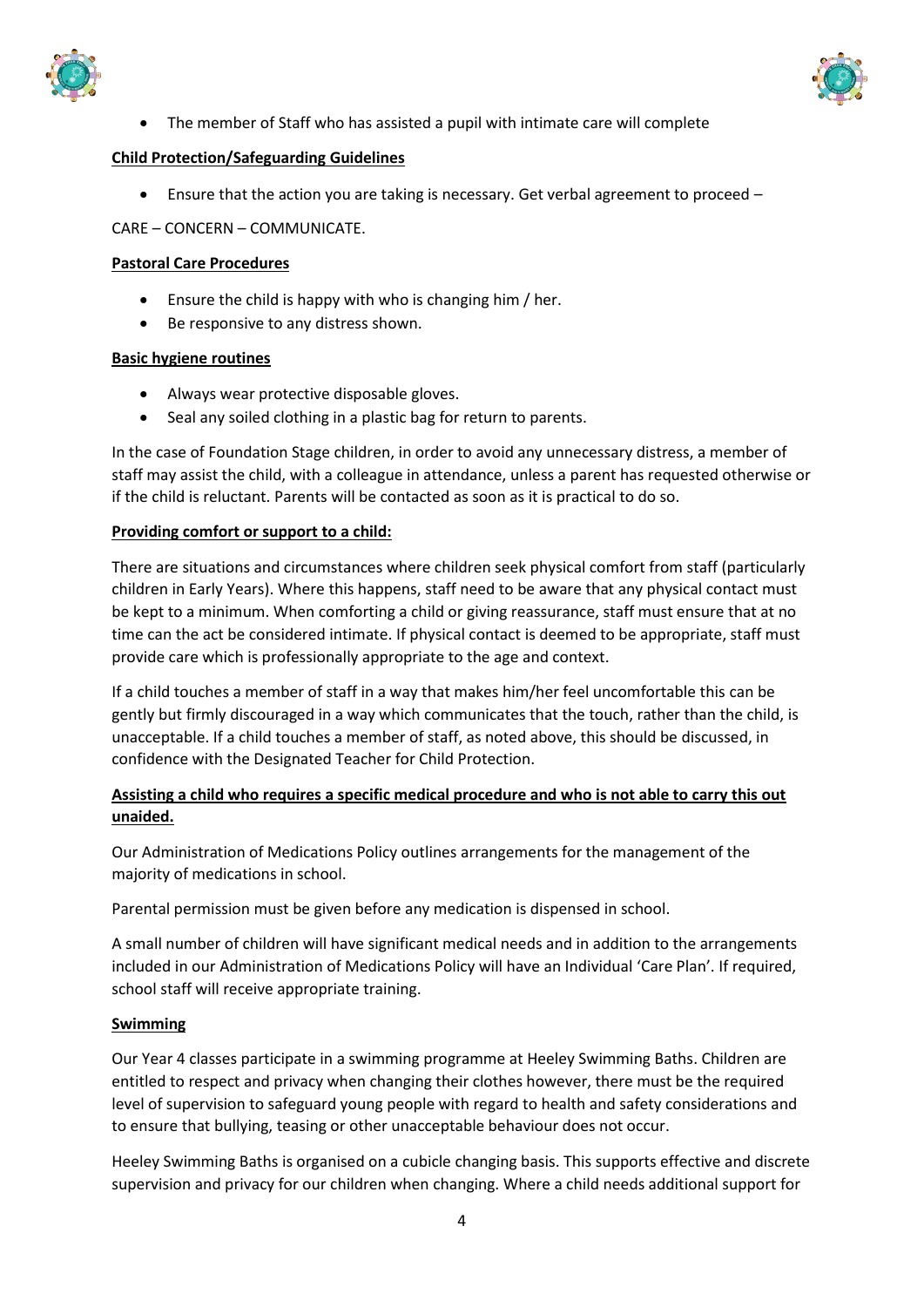



changing parental permission will be sought and a personal care plan will be drawn up so as to maintain dignity but increase independence.

#### **Residential Trips**

Residential educational visits are an important part of our primary school experience. Particular care is required when supervising pupils in this less formal setting.

As with Extra-Curricular Activities, although more informal relationships in such circumstances tend to be usual, staff are still guided by our Child Protection procedures, Pastoral Care and Behaviour Policies. Some specific Intimate Care issues may arise in a Residential context.

#### **Showering**

Children are entitled to respect and privacy when changing their clothes or taking a shower. However, there must be the required level of supervision to safeguard young people with regard to health and safety considerations, and to ensure that bullying, teasing or other unacceptable behaviour does not occur.

This means that staff should announce their intention of entering changing rooms, avoid remaining in changing rooms unless pupil needs require it, avoid any physical contact when children are in a state of undress and avoid any visually intrusive behaviour.

Given the vulnerabilities of the situation, it is strongly recommended that when supervising children in a state of undress, another member of staff is present. However, this may not always be possible and therefore Staff need to be vigilant about their own conduct, e.g. adults must not change in the same place as children or shower with children.

It is best practice in our school that when an incident has taken place that has necessitated a member of staff to be present when children are changing that an incident report is made.

#### **Night Time Routines**

It is established practice that the children's bedrooms are private spaces and anyone else wanting to enter the room should knock and announce their intention to enter.

At bedtime, children are given a set amount of time to change and prepare for bed and will be told when the supervising teachers will visit the rooms to check all is okay and switch off the lights. A reciprocal arrangement is in place in the mornings.

There are occasions when incidents take place during the night and the need arises to:

- 1. Assist a child to change his / her clothes
- 2. Change a child who has soiled him / herself
- 3. Provide comfort to an upset or distressed child

4. Assist a child who requires a specific medical procedure and who is not able to carry this out unaided. Guidance as above will be followed with the support of an additional member of staff in attendance.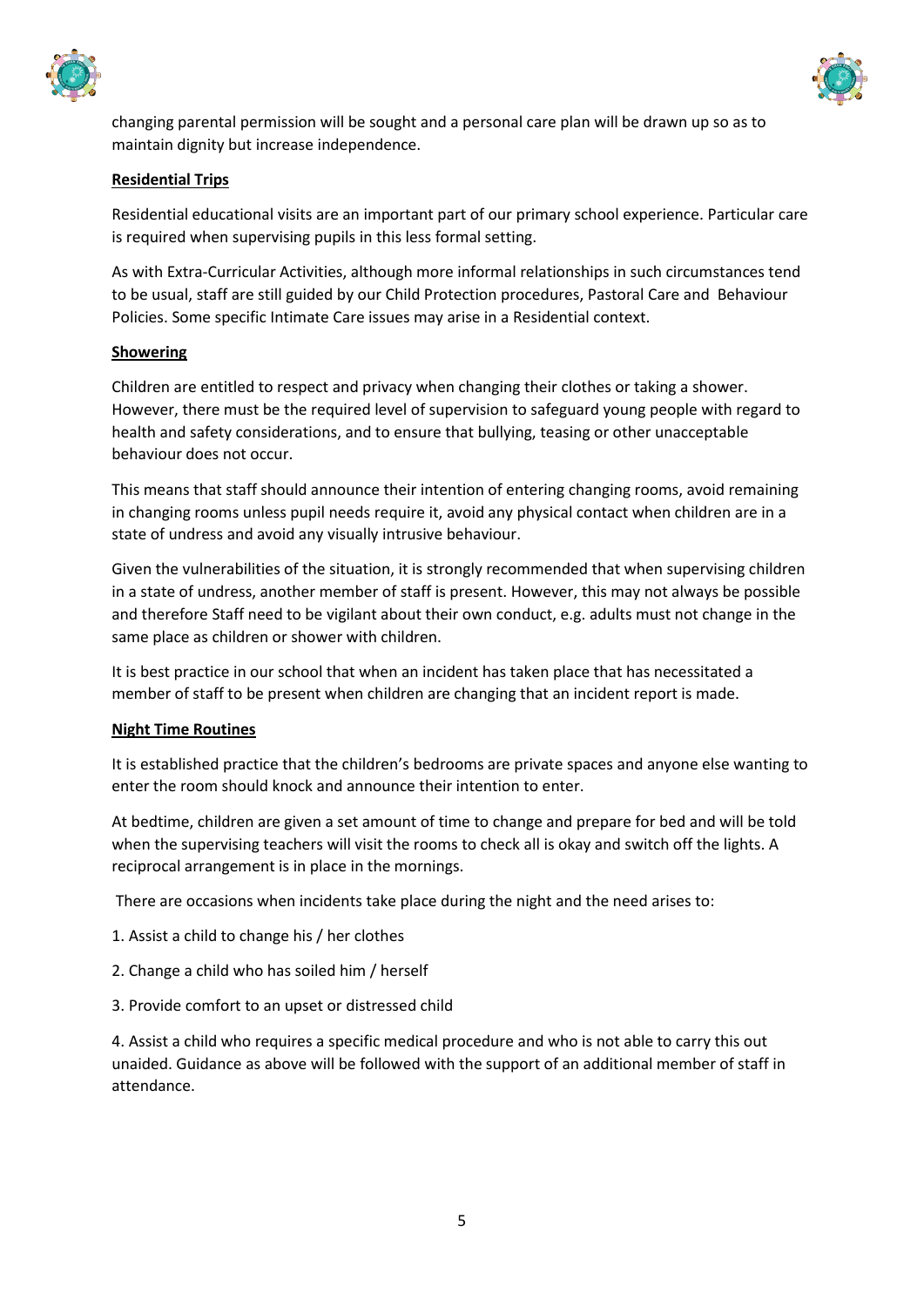



#### **School Responsibilities**

All members of staff working with children are vetted following school procedures. This includes students on work placement and volunteers who may be left alone with children. Vetting includes criminal record (DBS) checks and two references.

Only those members of staff who are familiar with the intimate care policy are involved in the intimate care of children.

Where anticipated, intimate care arrangements are agreed between the school and parents and, when appropriate and possible, by the child. Consent forms are signed by the parent and stored in the child's file. Only in emergency would staff undertake any aspect of intimate care that has not been agreed by parents and school. Parents would then be contacted immediately.

The views of all relevant parties should be sought and considered to inform future arrangements.

If a staff member has concerns about a colleague's intimate care practice he or she must report this to the Designated Teacher for Child Protection.

#### **Guidelines For Good Practice**

All children have the right to be safe and to be treated with dignity and respect. These guidelines are designed to safeguard children and staff. They apply to every member of staff involved with the intimate care of children.

Young children and children with special educational needs can be especially vulnerable. Staff involved with their intimate care need to be particularly sensitive to their individual needs.

Members of staff also need to be aware that some adults may use intimate care, as an opportunity to abuse children. It is important to bear in mind that some forms of assistance can be open to misinterpretation. Adhering to the following guidelines of good practice should safeguard both children and staff.

1**. Involve the child in the intimate care**. Try to encourage a child's independence as far as possible in his or her intimate care. Where a situation renders a child fully dependent, talk about what is going to be done and, where possible, give choices. Check your practice by asking the child or parent about any preferences while carrying out the intimate care.

2. **Treat every child with dignity and respect and ensure privacy appropriate to the child's age and situation.** Care should not be carried out by a member of staff working alone with a child.

3. **Make sure practice in intimate care is consistent.** As a child may have multiple carers, a consistent approach to care is essential. Effective communication between all parties ensures that practice is consistent.

4. **Be aware of your own limitations.** Only carry out activities you understand and feel competent with. If in doubt, ask. Some procedures must only be carried out by members of staff who have been formally trained and assessed.

5. **Promote positive self-esteem and body image.** Confident, self-assured children who feel their bodies belong to them are less vulnerable to sexual abuse. The approach you take to intimate care can convey many messages to a child about their body worth. Your attitude to a child's intimate care is important. Keeping in mind the child's age, routine care can be both efficient and relaxed.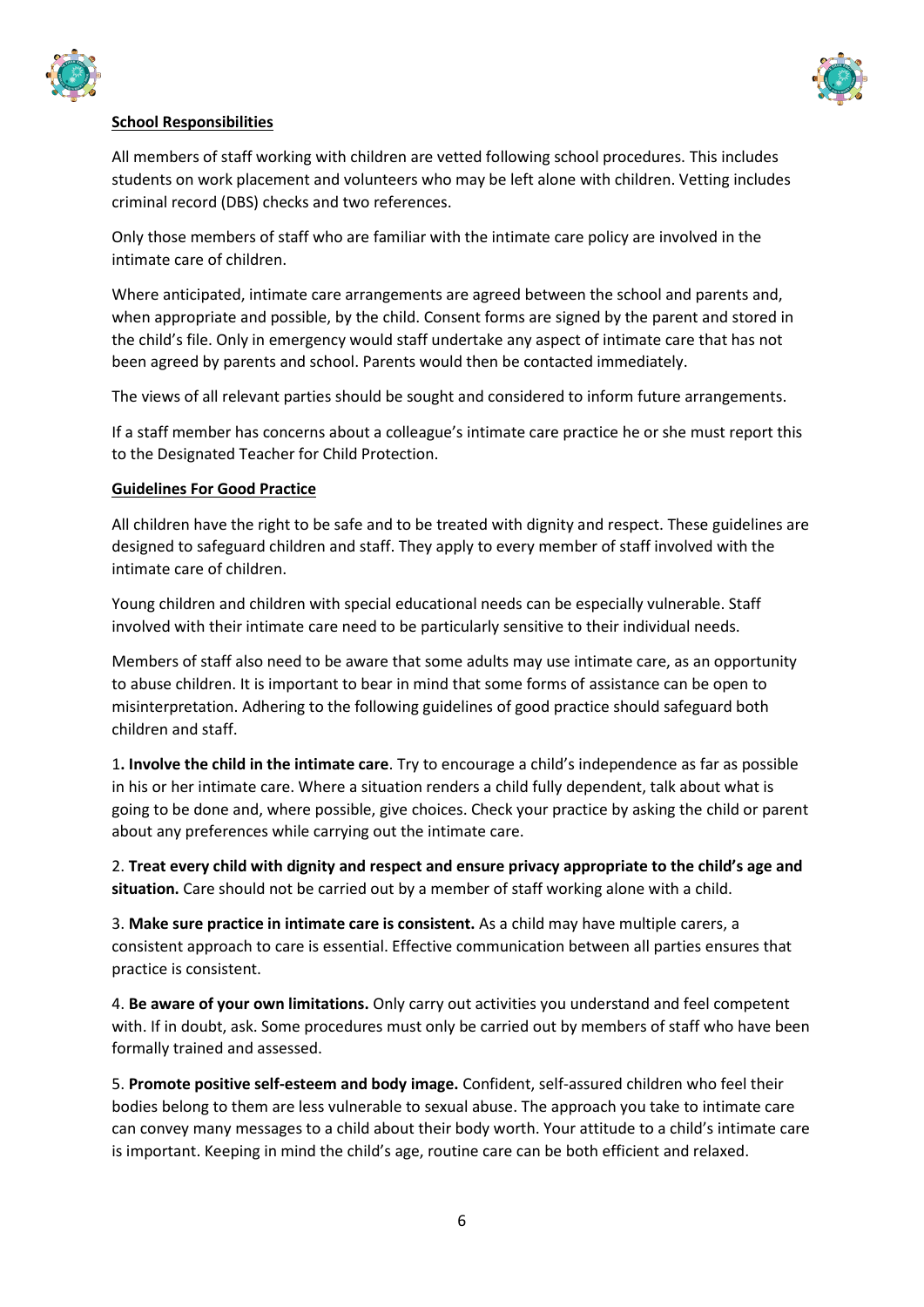



6. **If you have any concerns you must report them.** If you observe any unusual markings, discolouration or swelling report it immediately to the Designated Teacher for Child Protection.

If a child is accidentally hurt during intimate care or misunderstands or misinterprets something, reassure the child, ensure their safety and report the incident immediately to the designated teacher. Report and record any unusual emotional or behavioural response by the child. A written record of concerns must be made available to parents and kept in the child's personal file.

#### **Working with Children of the Opposite Sex**

There is positive value in both male and female staff being involved with children. Ideally, every child should have the choice for intimate care but the current ratio of female to male staff means that assistance will more often be given by a woman. The intimate care of boys and girls can be carried out by a member of staff of the opposite sex with the following provisions:

- When intimate care is being carried out, all children have the right to dignity and privacy, i.e. they should be appropriately covered, the door closed or screens/curtains put in place;
- If the child appears distressed or uncomfortable when personal tasks are being carried out, the care should stop immediately. Try to ascertain why the child is distressed and provide reassurance;
- Report any concerns to the Designated Teacher for Child Protection and log on CPOM's
- Parents must be informed about any concerns.

#### **Communication With Children**

It is the responsibility of all staff caring for a child to ensure that they are aware of the child's method and level of communication. Depending on their maturity and levels of stress, children may communicate using different methods - words, signs, symbols, body movements, eye pointing, etc. To ensure effective communication:

- Make eye contact at the child's level;
- Use simple language and repeat if necessary;
- Wait for response;
- Continue to explain to the child what is happening even if there is no response; and
- Treat the child as an individual with dignity and respect.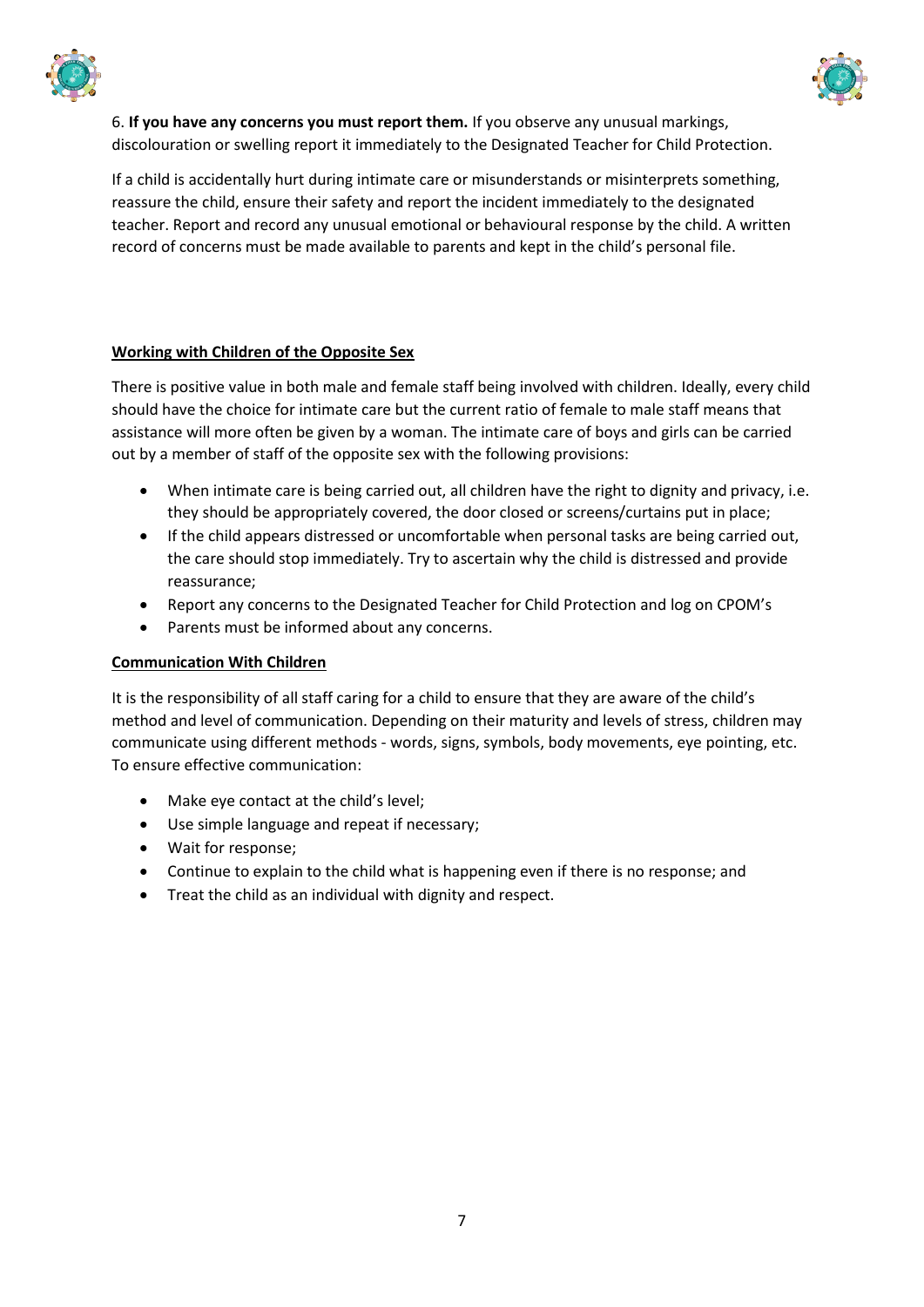



#### **Appendix 1**

#### **Parental permission for Intimate Care**



Should it be necessary, I give permission for \_\_\_\_\_\_\_\_\_\_\_\_\_\_\_\_\_\_\_\_\_\_\_\_\_\_\_\_ to receive intimate care (e.g. help with changing or following toileting).

I understand that staff will endeavour to encourage my child to be independent.

I understand that I will be informed discretely should the occasion arise.

Signed: \_\_\_\_\_\_\_\_\_\_\_\_\_\_\_\_\_\_\_\_\_

Adult with parental responsibility for: \_\_\_\_\_\_\_\_\_\_\_\_\_\_\_\_\_\_\_\_\_\_\_\_\_\_\_\_